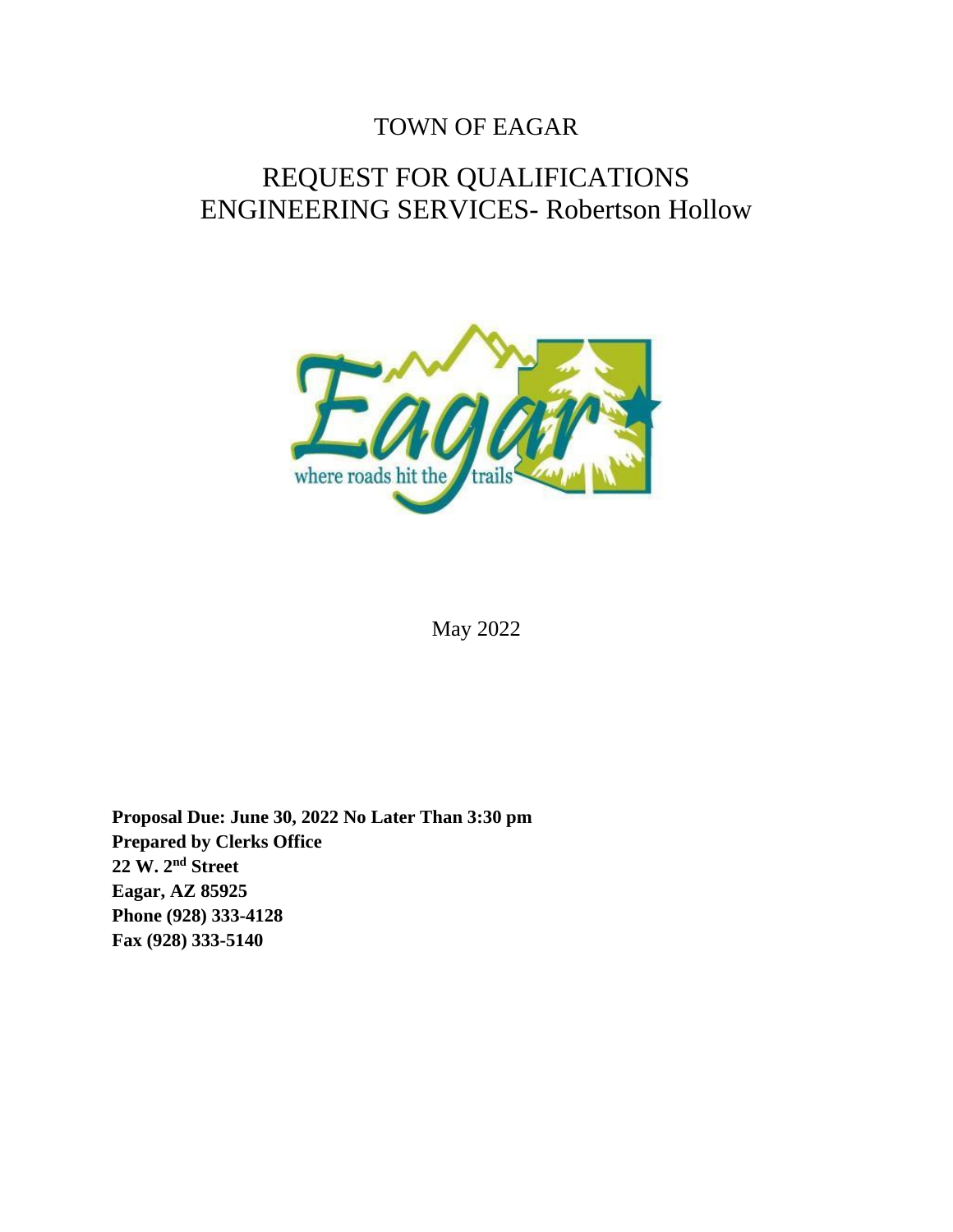#### **1. INTRODUCTION**

The Town of Eagar invites consulting firms to submit a Request for Qualifications (RFQ) to be considered to provide general engineering services to the Town for a DEMA project "Robertson Hollow".

Proposals will be received by the Town Manager until 3:30 P.M., local time, June 30, 2022. Proposals should be directed to Jessica Vaughan, Town Clerk, Town of Eagar, P.O. Box 1300, Eagar, AZ 85925, or hand-delivered to the Town Clerk at 22 W. 2<sup>nd</sup> Street, Eagar, Arizona.

#### **3. SCOPE OF WORK**

For the Purpose of this solicitation, the following services may be included but not limited do:

- General engineering services on request including but not limited to civil, electrical, mechanical, and structural engineering.
- Review of private development plans for the conformance of Town's public infrastructure standards related to roads, water, sanitary sewer, stormwater, landscaping, flood projects, and parks.
- Assistance with updating or developing design guidelines and standard specifications.
- Assistance with updating or modifying master plans, and the comprehensive plans.
- Construction oversight and inspection of public infrastructure installed by private development, including geotechnical testing and other quality control.

Depending on the technical abilities of the selected firm, the Town may request additional services such as code compliance, planning review, landscape plan review, and other related services.

Consultant(s) that are awarded a contract will be expected to provide all engineering services as per the directions of the Town. Nothing in this RFQ requires, or prohibits, the Town from selecting a sole source consultant for any other specific project and services.

#### **4. PROPOSAL SUBMISSION AND CONTENT**

Interested firms must submit two copies of their proposals in sealed envelopes to the Town Clerk, Town of Eagar, P.O. Box 1300, Eagar, AZ 85925. Material must be received no later than 3:30 p.m., MST, June 30, 2022. The outside of the envelope should be clearly marked as "Request for Qualifications – Engineering Services" and shall include the name of the interested firm.

Proposals should contain direct responses to the following requests for information and be organized so that they are readily identifiable. Responses should be as thorough and detailed as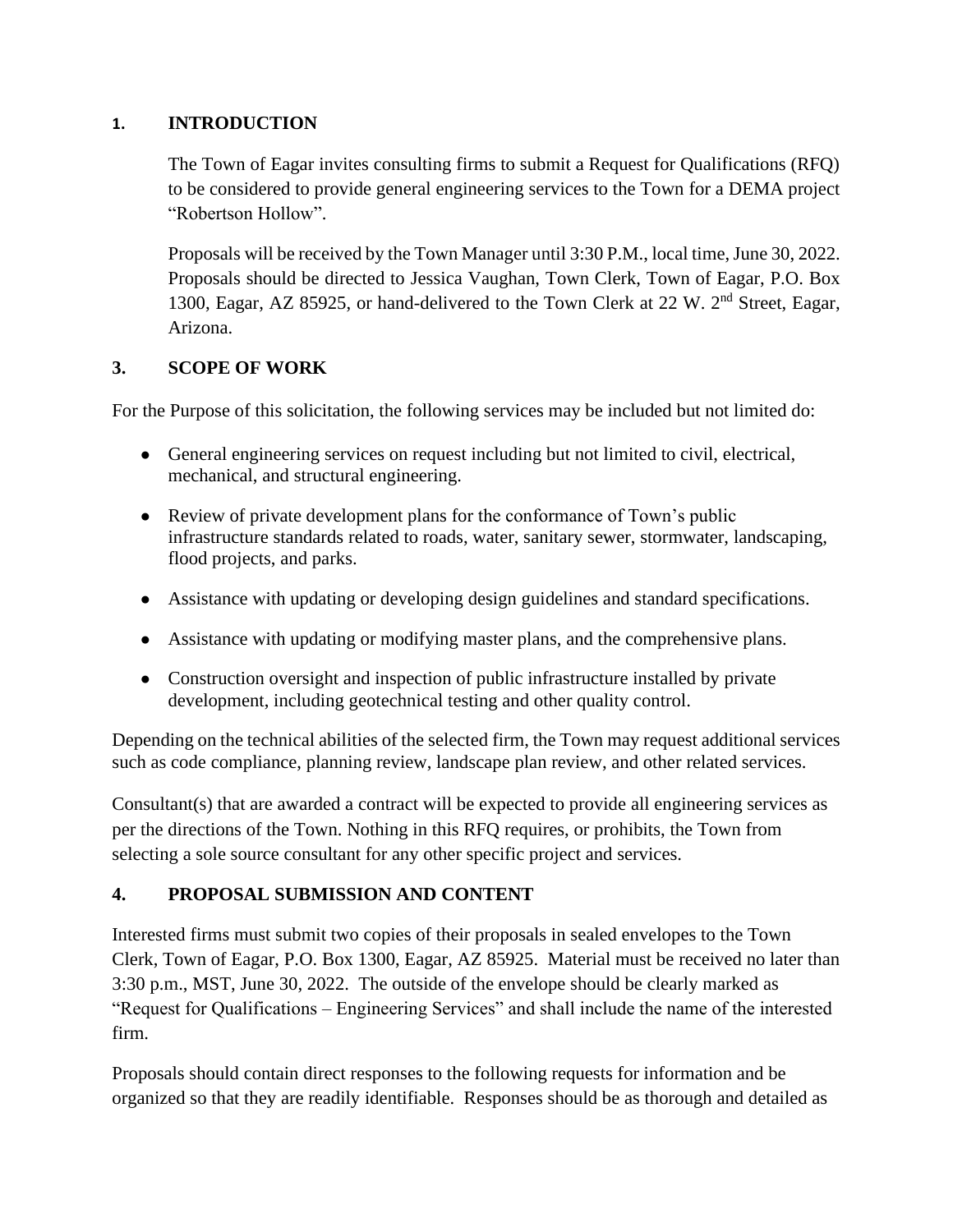possible so that the firm's capabilities may be properly evaluated, and shall, at a minimum, contain the following information:

## **A. Individual Engineering Staff Technical Qualifications.**

- 1. Provide a brief profile of the firm, including the types of services offered;
- 2. Describe the firms experience in performing work of a similar nature to that solicited in this RFQ and highlight the participation in such work by the key personnel proposed for assignments to the Town.
- 3. Describe any specialized skills, training, or background in Engineering .
- 4. Provide a reference list of three current and/or former municipal clients that the Town may contact regarding the offer or its performance. The list shall include client name, agency, address, email address and phone number as well as the date(s) of service.

#### **B. Engineering Organization/Local Office Technical Qualifications.**

- 1. State whether the firm is national, regional or local. Describe the organization, size and structure of the firm.
- 2. State the address of the local office that will provide the Services to the Town.
- 3. Identify key personnel proposed to perform the specified tasks and include major areas of sub-consultant work.

## **C. Engineering Fee.**

1. While fees are not a primary evaluation criterion, firms should be prepared to present and discuss pricing proposals for this type of engagement. The proposal should contain all pricing information relative to performing the Services described in this RFQ. Include the method used for charging for any additional services that may be requested by Town staff or as a result of the specific recommendations.

## **5. PROPOSAL OPENING**

All information contained in the proposals shall be deemed as exempt from public disclosure based on the Town's need to avoid disclosure of contents prejudicial to competing offerors during the process of negotiation. The proposals shall not be open for public inspection until after the contract award. Prices shall not be read.

## **VI. EVALUATION CRITERIA**

Award shall be made to the offeror whose proposal is determined to be the most advantageous to the Town, based upon the evaluation criteria listed below. The evaluation factors are listed in their relative order of importance.